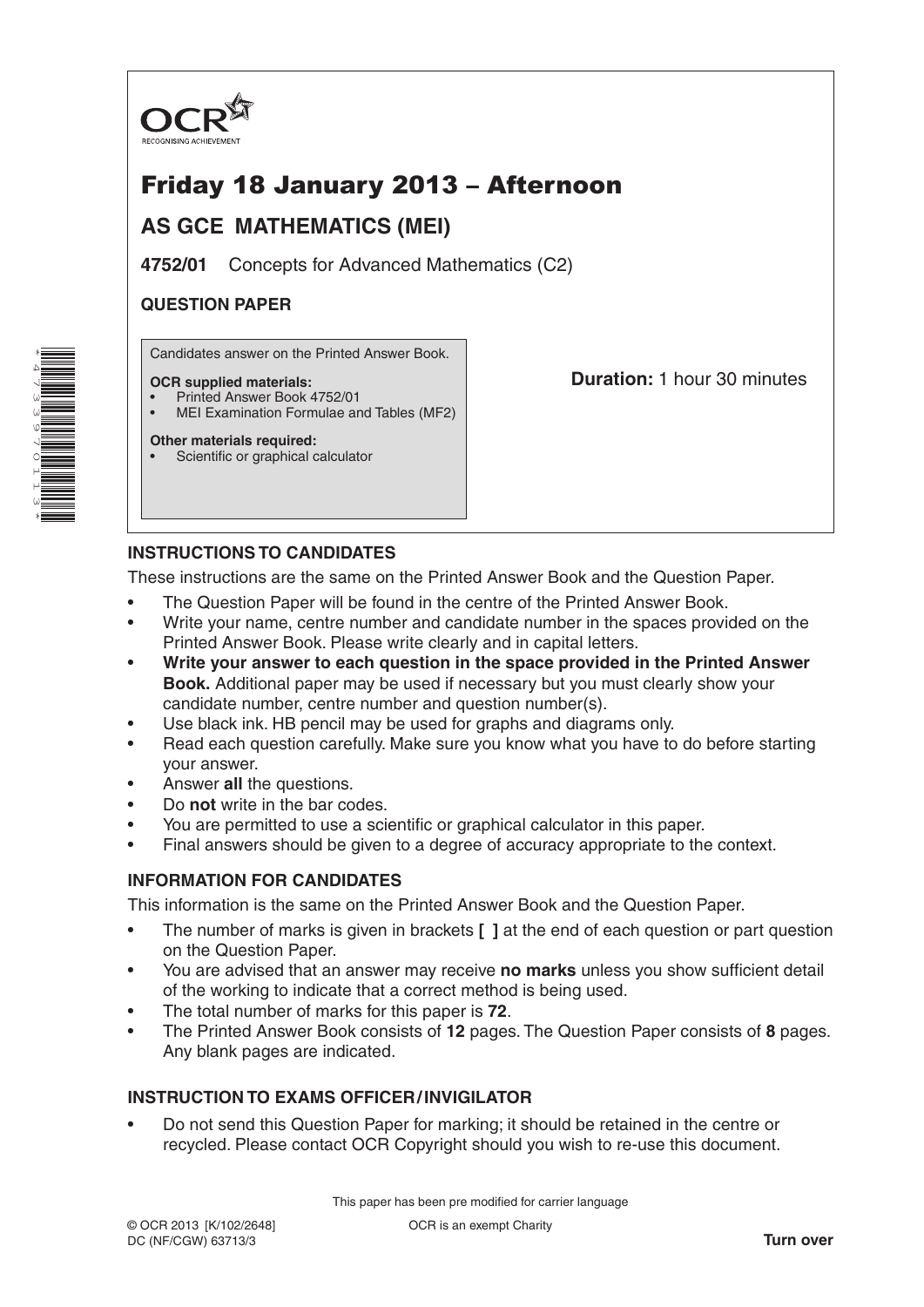#### **Section A** (36 marks)

- **1** Find  $\int 30x^{\frac{3}{2}} dx$  $\int 30x^{\frac{3}{2}} dx$ . [3]
- **2** For each of the following sequences, state with a reason whether it is convergent, periodic or neither. Each sequence continues in the pattern established by the given terms.
	- **(i)** 3,  $\frac{3}{2}$ ,  $\frac{3}{4}$ ,  $\frac{3}{8}$ 4 3 8  $\frac{3}{8}$ , ... [1]

(ii) 3, 7, 11, 15, ... 
$$
[1]
$$

(iii) 3, 5, -3, -5, 3, 5, -3, -5, ... 
$$
[1]
$$

- **3 (i)** The point P (4, -2) lies on the curve  $y = f(x)$ . Find the coordinates of the image of P when the curve is transformed to  $y = f(5x)$ . [2]
	- (ii) Describe fully a single transformation which maps the curve  $y = sin x^{\circ}$  onto the curve  $y = sin(x - 90)$ °. **[2]**

**4**





Fig. 4 shows sector OAB with sector angle 1.2 radians and arc length 4.2cm. It also shows chord AB.

- **(ii)** Calculate the perpendicular distance of the chord AB from O. **[2]**
- **5** A and B are points on the curve  $y = 4\sqrt{x}$ . Point A has coordinates (9, 12) and point B has *x*-coordinate 9.5. Find the gradient of the chord AB.

The gradient of AB is an approximation to the gradient of the curve at A. State the *x*-coordinate of a point C on the curve such that the gradient of AC is a closer approximation. **[3]**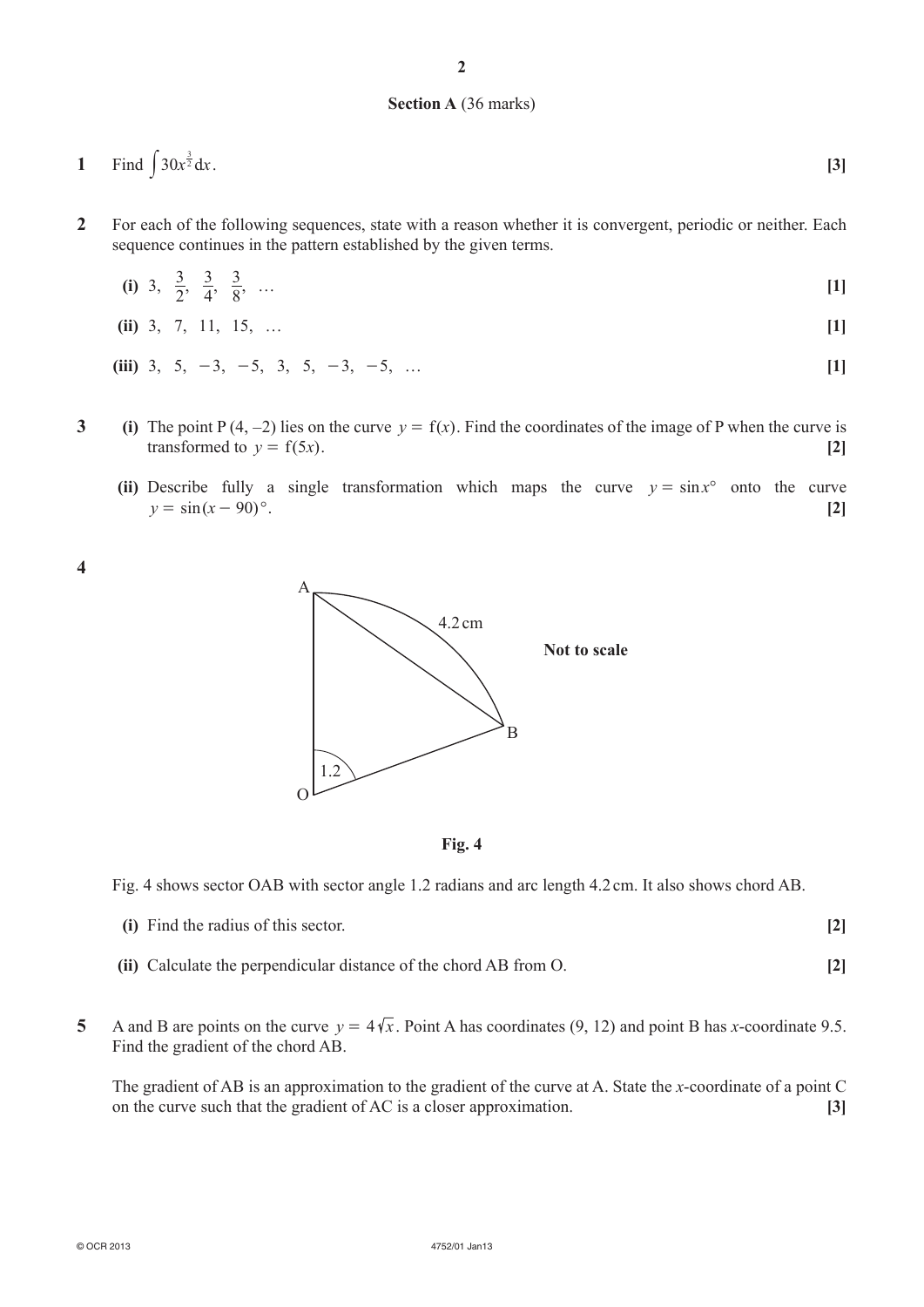- **6** Differentiate  $2x^3 + 9x^2 24x$ . Hence find the set of values of *x* for which the function  $f(x) = 2x^3 + 9x^2 - 24x$  is increasing. **[4]**
- **7** Fig. 7 shows a sketch of a village green ABC which is bounded by three straight roads. AB = 92m,  $BC = 75$  m and  $AC = 105$  m.





Calculate the area of the village green. **[5]**

- **8 (i)** Sketch the graph of  $y = 3^x$ . [2]
	- **(ii)** Solve the equation  $3^{5x-1} = 500000$ . [3]
- **9 (i)** Show that the equation  $\frac{\tan \theta}{\cos \theta} = 1$  may be rewritten as  $\sin \theta = 1 \sin^2 \theta$ . [2]
	- (ii) Hence solve the equation  $\frac{\tan \theta}{\cos \theta} = 1$  for  $0^{\circ} \le \theta \le 360^{\circ}$ . [3]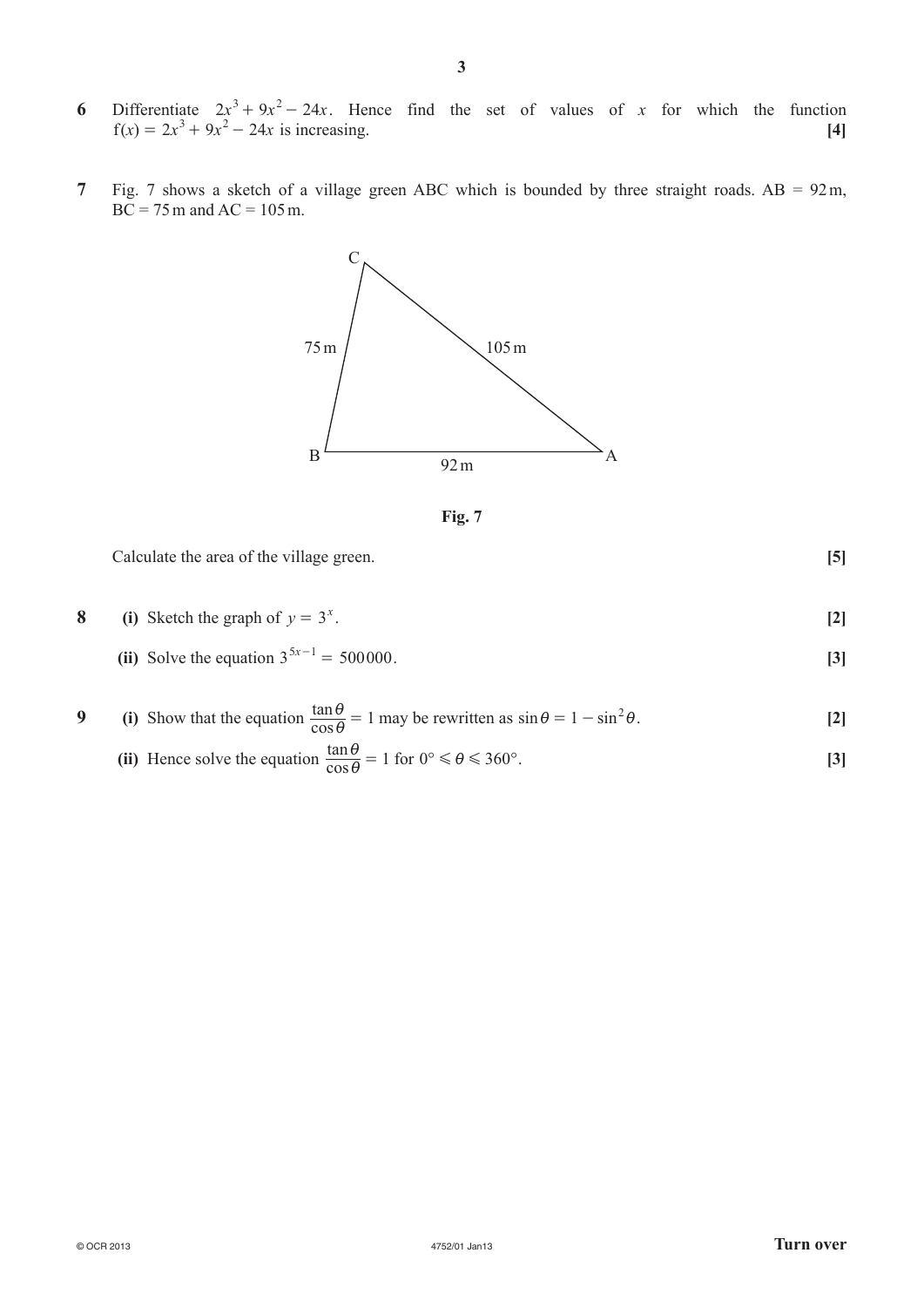#### **Section B** (36 marks)

**10** Fig. 10 shows a sketch of the curve  $y = x^2 - 4x + 3$ . The point A on the curve has *x*-coordinate 4. At point B the curve crosses the *x*-axis.





- **(i)** Use calculus to find the equation of the normal to the curve at A and show that this normal intersects the *x*-axis at C (16, 0). **[6]**
- **(ii)** Find the area of the region ABC bounded by the curve, the normal at A and the *x*-axis. **[5]**
- **11 (i)** An arithmetic progression has first term *A* and common difference *D*. The sum of its first two terms is 25 and the sum of its first four terms is 250.
	- $(A)$  Find the values of *A* and *D*.  $[4]$
	- (*B*) Find the sum of the 21st to 50th terms inclusive of this sequence. **[3]**
	- (ii) A geometric progression has first term *a* and common ratio *r*, with  $r \neq \pm 1$ . The sum of its first two terms is 25 and the sum of its first four terms is 250.

Use the formula for the sum of a geometric progression to show that *r r*  $\frac{1}{2^2-1} = 10$ -  $\frac{-1}{4}$  = 10 and hence or otherwise find algebraically the possible values of *r* and the corresponding values of *a*. **[5]**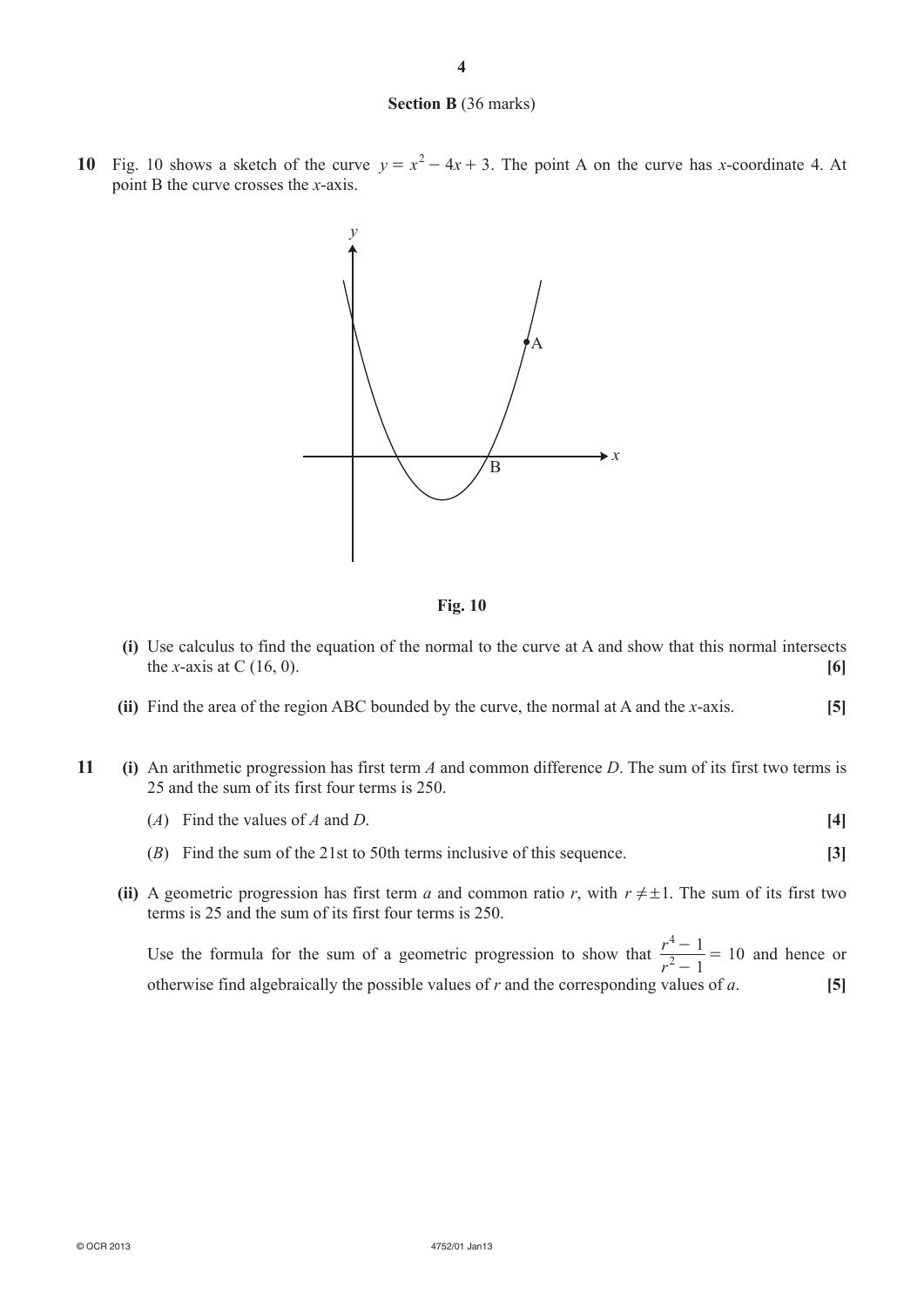**12** The table shows population data for a country.

| Year                            | 1969  | 1979  | 1989   | 1999   | 2009   |
|---------------------------------|-------|-------|--------|--------|--------|
| Population in<br>millions $(p)$ | 58.81 | 80.35 | 105.27 | 134.79 | 169.71 |

The data may be represented by an exponential model of growth. Using *t* as the number of years after 1960, a suitable model is  $p = a \times 10^{kt}$ .

| (i) Derive an equation for $\log_{10} p$ in terms of a, k and t.                                          |                                                                                                                                                                                                          |
|-----------------------------------------------------------------------------------------------------------|----------------------------------------------------------------------------------------------------------------------------------------------------------------------------------------------------------|
| (ii) Complete the table and draw the graph of $\log_{10} p$ against t, drawing a line of best fit by eye. | [3]                                                                                                                                                                                                      |
| (iii) Use your line of best fit to express $\log_{10} p$ in terms of t and hence find p in terms of t.    | [4]                                                                                                                                                                                                      |
| (iv) According to the model, what was the population in 1960?                                             | $[1] % \includegraphics[width=0.9\columnwidth]{figures/fig_10.pdf} \caption{The figure shows the number of times on the left and right. The left is the number of times on the right.} \label{fig:time}$ |
| (v) According to the model, when will the population reach 200 million?                                   |                                                                                                                                                                                                          |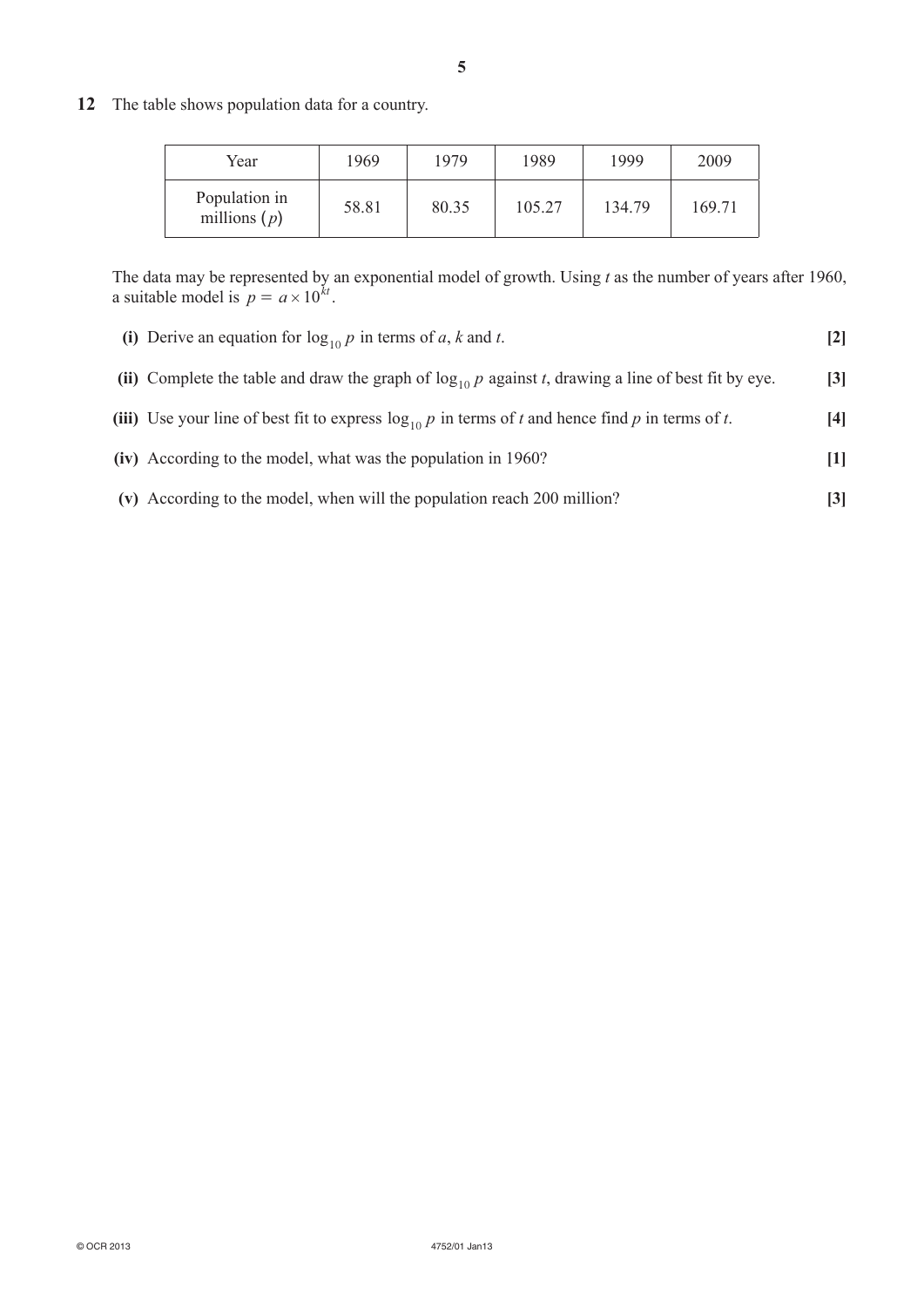#### **BLANK PAGE**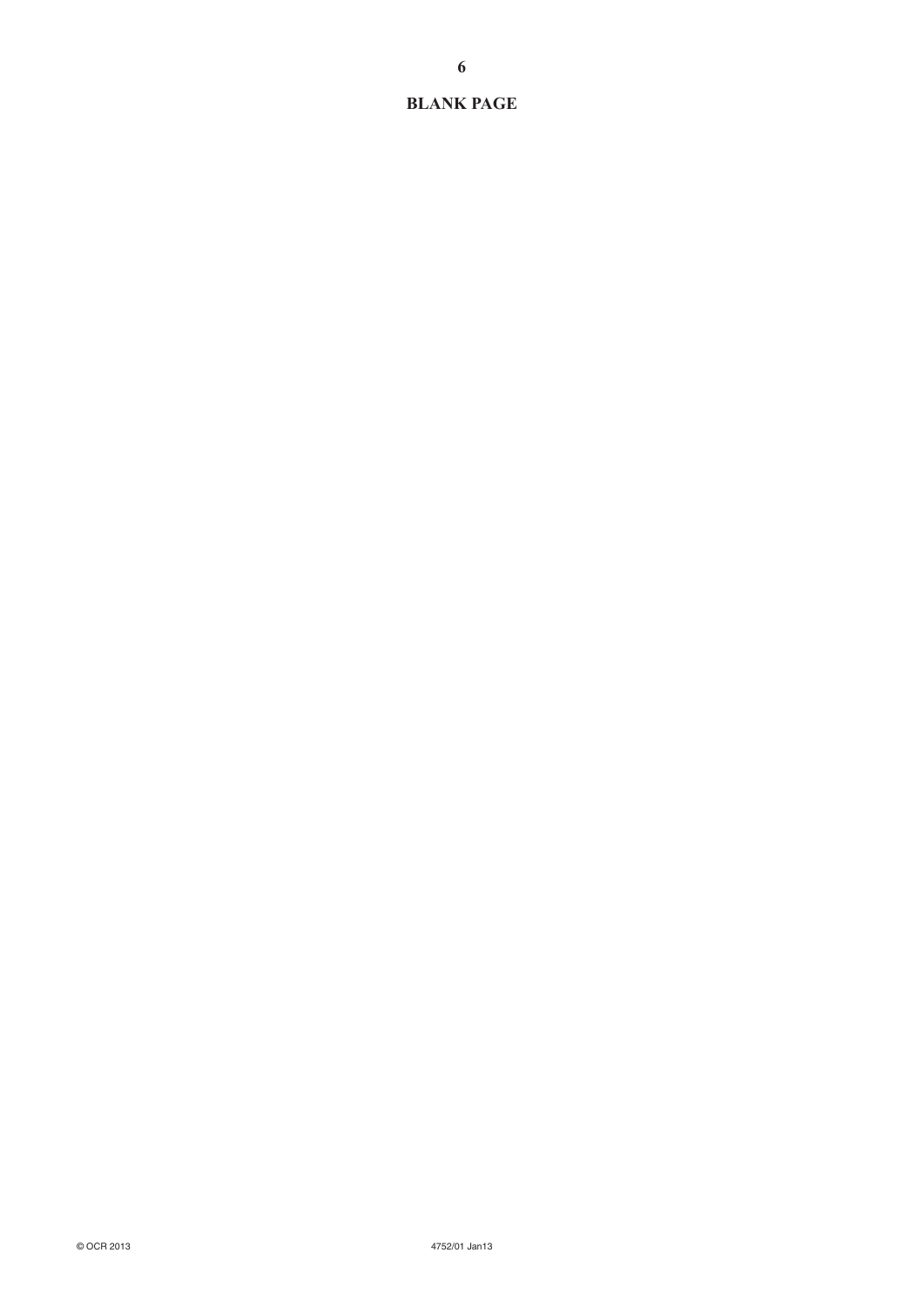#### **BLANK PAGE**